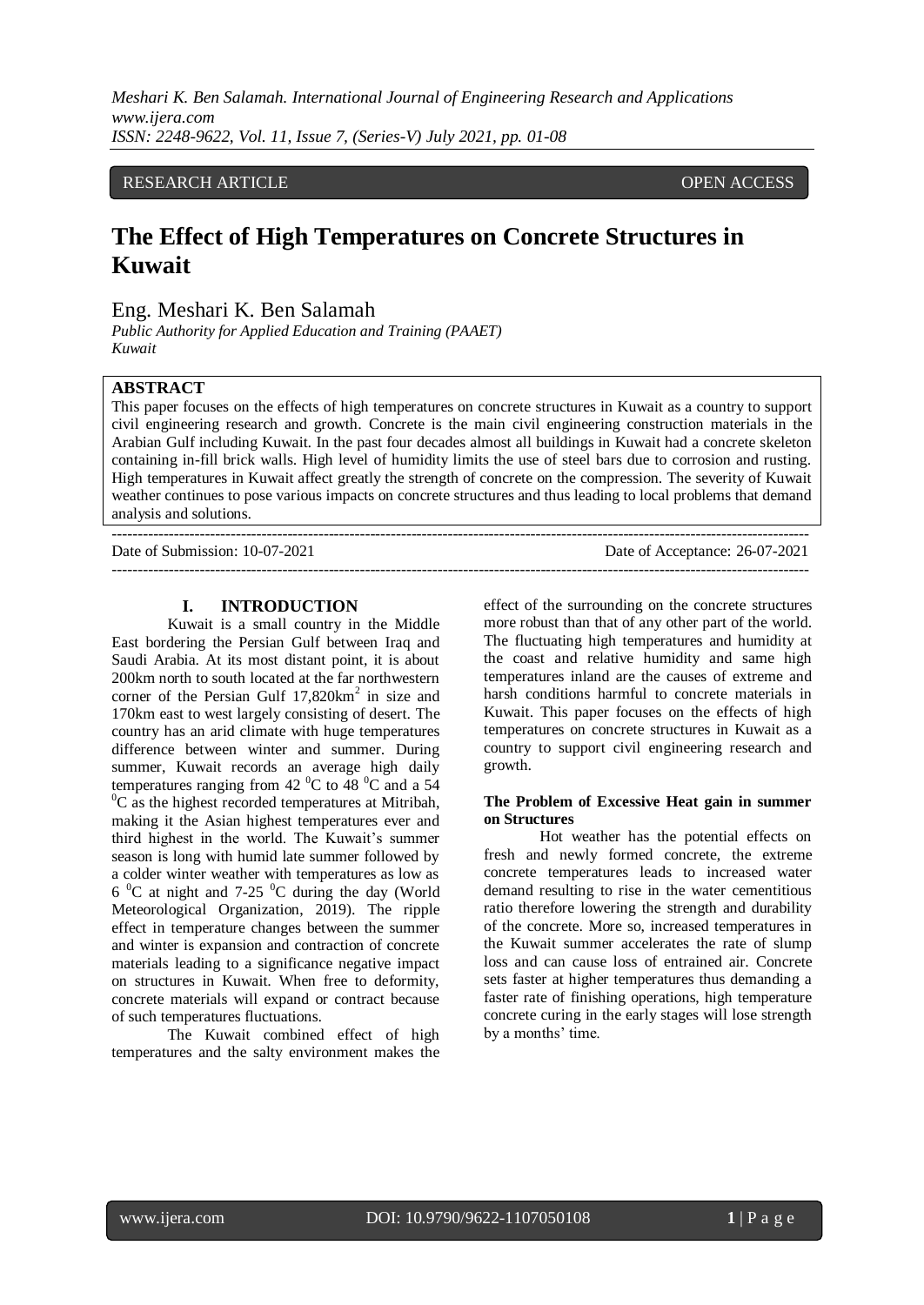#### **Plastic Shrinkage Cracking**



**Figure 1: The impact of prolonged temperatures on concrete**

Hot weather conditions in Kuwait accompanied by high wind velocity and low relative humidity causes high rate of concrete evaporation thus inducing plastic shrinkage cracking as well as wipe away the surface water of hydration. If the rate of evaporation exceeds  $1.0 \text{kg/m}^2/h$  then plastic shrinkage is reached. A plastic crack develops on fresh concrete within 1 to 8 hours on placing the concrete, rapid drops in the temperature of the concrete like slabs or walls are exposed to hot days with subsequent cool nights are the causes of thermal cracking in Kuwait's most structures.



**Figure 2 the three structural phases of concreteautogenously shrinkage and hydration heat evolution.**

A concrete heavier and coarser particle cures and settles better than finer ones thus exposing the grout on the concrete surface. This exposure to high temperatures and relative humidity increases loss of water from the concrete surface through evaporation thus causing volumetric strain.



**Figure 3 tensile strain capacity of fresh concrete, source: Boshoff & Combrinck (2013)**

As this evaporation and strain happens, the concrete below which is not shrinking results in restraining the exposed layer from contracting therefore inducing tensile stresses at the bottom of the outer concrete leading to plastic shrinkage cracks while the outer part is still in plastic state without enough strength to withstand this stresses.



**Figure 4: plastic shrinkage cracks due to evaporation**

#### **Evaporation**

As evaporation has been the cause of plastic shrinkage cracking in fresh concrete, specific parameters in concrete technology must be put into considerations, when the water of evaporation rate is equal to or exceeds  $1.0 \text{kg/m}^2/h$  (AACI, 1999).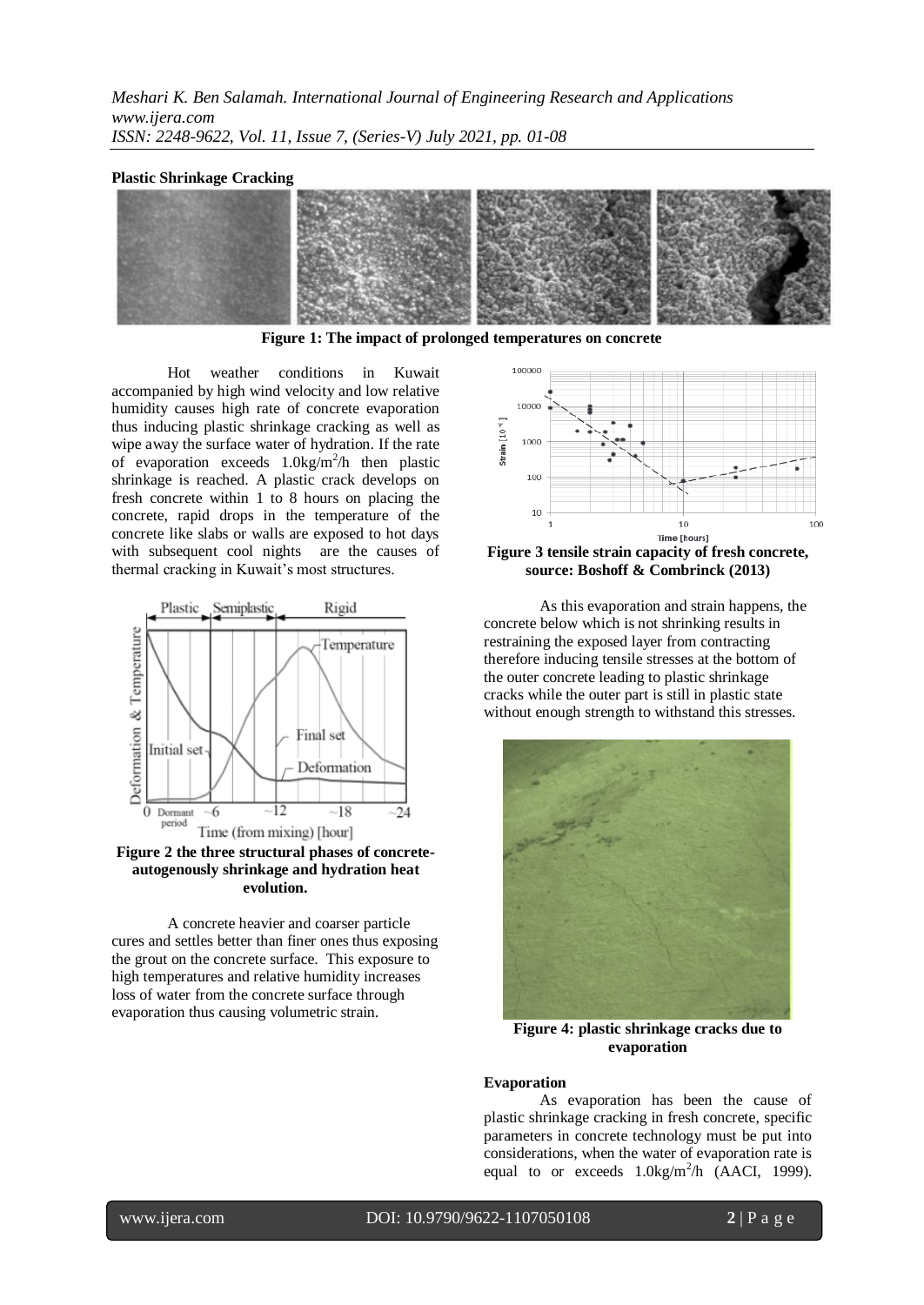However, some experimental findings indicates that this value may be too high for some modern concrete compositions i.e. plastic shrinkage cracking may happen at evaporation rate of  $0.2 \text{kg/m}^2/\text{h}$  under hot weather conditions (Almusallan, et al.1999) reasons for evaporation includes:

 Heat water absorption into the water such as air temperatures, concrete temperature and solar radiation.

 Low relative humidity i.e. the ambient pressure is less than that in the water (Uno 199, Sayahi et al. 2014) which is further accelerated by wind.

The environmental factors that highly impacts the water evaporation rate are therefore air temperature, surface water temperature, wind and relative low

humidity. According to Menzel (1954):  $W = 0.44(e_0$ *ea) (0.253+0.096V)*

Where: W is weight (lb) of water evaporated per square foot of surface per hour (lb/ft<sup>2</sup>/h),  $e_0$  is the pressure of saturated vapor at the temperature of evaporating concrete surface (psi), *ea* is the vapour pressure of the ambient air (psi) and V is the average horizontal wind speed at 20 inches (500mm) above the concrete surface (mph).

$$
E = (T_c^{2.5} - r \cdot T_a^{2.5}) (1 + 0.4V)^* 10^{-6}
$$
  

$$
E = 5([T_c + 18]^{2.5} - r \cdot [T_a + 18]^{2.5}) (V + 4) \times 10^{-6}
$$

where

 $E$  = water evaporation rate, (kg/m<sup>2</sup>/h)

 $T_c$  = concrete (water surface) temperature, (°C)

 $T_a$  = air temperature, (°C)

 $r =$  relative humidity, (%)  $V =$  wind velocity, (km/h).



**Figure 5 ACI Nomograph showing the estimation for surface water evaporation rate of concrete i.e. ACI hot weather concreting evaporation Nomograph, source: from ACI (1999).**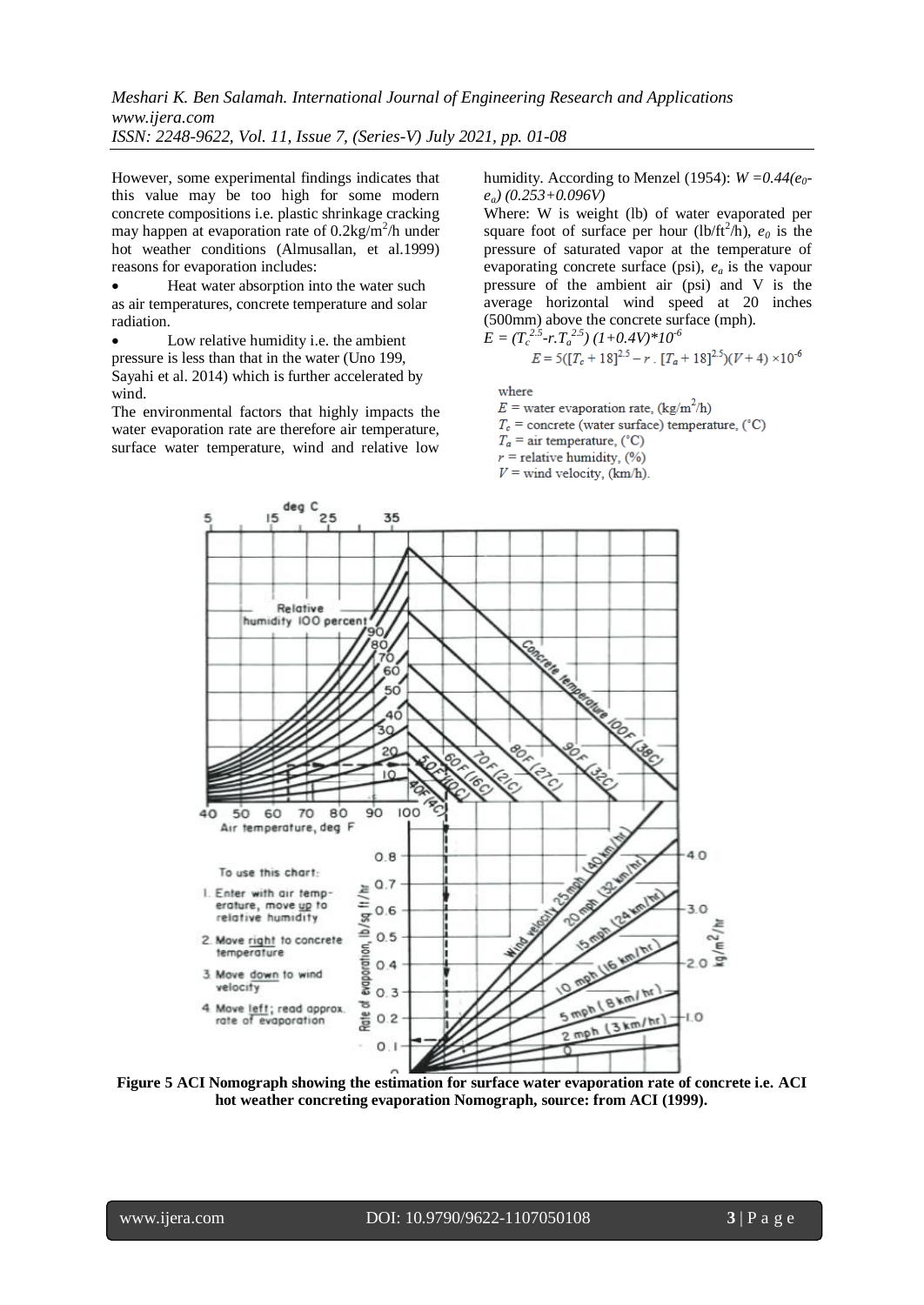|                |                                           |      | Concrete | Air                               | Relative             | Wind                | Evaporation<br>$Eq.(2.1)$ Menzel,<br>$k$ g/m <sup>2</sup> /hr | Eq. (2.3) [Eq. (2.2)]<br>Uno.<br>$k\frac{g}{m^2}$ hr |
|----------------|-------------------------------------------|------|----------|-----------------------------------|----------------------|---------------------|---------------------------------------------------------------|------------------------------------------------------|
| Group          | Condition                                 | Case | C(F)     | temperature, temperature,<br>C(F) | humidity.<br>percent | speed,<br>kph (mph) | $(\frac{\text{lb}}{\text{ft}^2/\text{hr}})$                   | $(lb/ft^2/hr)$                                       |
| 1              |                                           | 1    | 21(70)   | 21 (70)                           |                      | 0(0)                | 0.07(0.015)                                                   | 0.06(0.012)                                          |
|                | Increase<br>wind<br>speed                 | 2    |          |                                   | 70                   | 8(5)                | 0.19(0.038)                                                   | 0.17(0.036)                                          |
|                |                                           | 3    |          |                                   |                      | 16(10)              | 0.30(0.062)                                                   | 0.28(0.061)                                          |
|                |                                           | 4    |          |                                   |                      | 24 (15)             | 0.42(0.085)                                                   | 0.40(0.086)                                          |
|                |                                           | 5    |          |                                   |                      | 32 (20)             | 0.54(0.110)                                                   | 0.51(0.110)                                          |
|                |                                           | 6    |          |                                   |                      | 40 (25)             | 0.66(0.135)                                                   | 0.63(0.135)                                          |
| $\overline{2}$ |                                           | 7    |          | 21 (70)                           | 90                   |                     | 0.10(0.020)                                                   | 0.09(0.20)                                           |
|                | Decrease                                  | 8    |          |                                   | 70                   |                     | 0.30(0.062)                                                   | 0.28(0.061)                                          |
|                | relative                                  | 9    | 21 (70)  |                                   | 50                   | 16(10)              | 0.49(0.100)                                                   | 0.47(0.102)                                          |
|                | humidity                                  | 10   |          |                                   | 30                   |                     | 0.66(0.135)                                                   | 0.66(0.143)                                          |
|                |                                           | 11   |          |                                   | 10                   |                     | 0.86(0.175)                                                   | 0.85(0.184)                                          |
|                |                                           | 12   | 10(50)   | 10(50)                            |                      |                     | 0.13(0.026)                                                   | 0.12(0.026)                                          |
|                | Increase                                  | 13   | 16(60)   | 16(60)                            |                      |                     | 0.21(0.043)                                                   | 0.20(0.041)                                          |
|                | concrete                                  | 14   | 21(70)   | 21(70)                            |                      |                     | 0.30(0.062)                                                   | 0.28(0.061)                                          |
| 3              | temperature<br>and air                    | 15   | 27(80)   | 27(80)                            | 70                   | 16(10)              | 0.38(0.077)                                                   | 0.41(0.085)                                          |
|                | temperature                               | 16   | 32 (90)  | 32 (90)                           |                      |                     | 0.54(0.110)                                                   | 0.53(0.115)                                          |
|                |                                           | 17   | 38 (100) | 38 (100)                          |                      |                     | 0.88(0.180)                                                   | 0.70(0.150)                                          |
|                | Decrease<br>air<br>temperature            | 18   | 21 (70)  | 27(80)                            | 70                   | 16(10)              | 0.00(0.000)                                                   | 0.00(0.004)                                          |
|                |                                           | 19   |          | 21 (70)                           |                      |                     | 0.30(0.062)                                                   | 0.28(0.061)                                          |
| 4              |                                           | 20   |          | 10(50)                            |                      |                     | 0.60(0.125)                                                   | 0.66(0.143)                                          |
|                |                                           | 21   |          | $-1(30)$                          |                      |                     | 0.81(0.165)                                                   | 0.87(0.187)                                          |
|                | Cold air<br>high RH<br>and wind           | 22   | 27(80)   | 4(40)                             | 100                  | 16(10)              | 1.00(0.205)                                                   | 1.13(0.235)                                          |
| 5              |                                           | 23   | 21 (70)  |                                   |                      |                     | 0.63(0.130)                                                   | 0.72(0.154)                                          |
|                |                                           | 24   | 16(60)   |                                   |                      |                     | 0.35(0.075)                                                   | 0.45(0.088)                                          |
| 6              | Cold air and<br>variable wind             | 25   |          | 4(40)                             | 50                   | 0(0)                | 0.17(0.035)                                                   | 0.17(0.035)                                          |
|                |                                           | 26   | 21 (70)  |                                   |                      | 16(10)              | 0.79(0.162)                                                   | 0.84(0.179)                                          |
|                |                                           | 27   |          |                                   |                      | 40 (25)             | 1.75 (0.357)                                                  | 1.84(0.395)                                          |
| 7              | Average<br>weather<br>conditions          | 28   | 27(80)   | 21(70)                            | 50                   | 16(10)              | 0.86(0.175)                                                   | 0.88(0.183)                                          |
|                |                                           | 29   | 21(70)   |                                   |                      |                     | 0.49(0.100)                                                   | 0.47(0.102)                                          |
|                |                                           | 30   | 16(60)   |                                   |                      |                     | 0.22(0.045)                                                   | 0.20(0.036)                                          |
| 8              | High concrete                             | 31   |          |                                   |                      | 0                   | 0.34(0.070)                                                   | 0.32(0.069)                                          |
|                | and air<br>temperature + low<br><b>RH</b> | 32   | 32 (90)  | 32 (90)                           | 10                   | 16(10)              | 1.64(0.336)                                                   | 1.60(0.345)                                          |
|                |                                           | 33   |          |                                   |                      | 40 (25)             | 3.58 (0.740)                                                  | 3.50 (0.760)                                         |

#### **Table 1 evaporation rate comparison an hour after placing on conventional concrete in varying environmental conditions, using the two formulas above** Ť.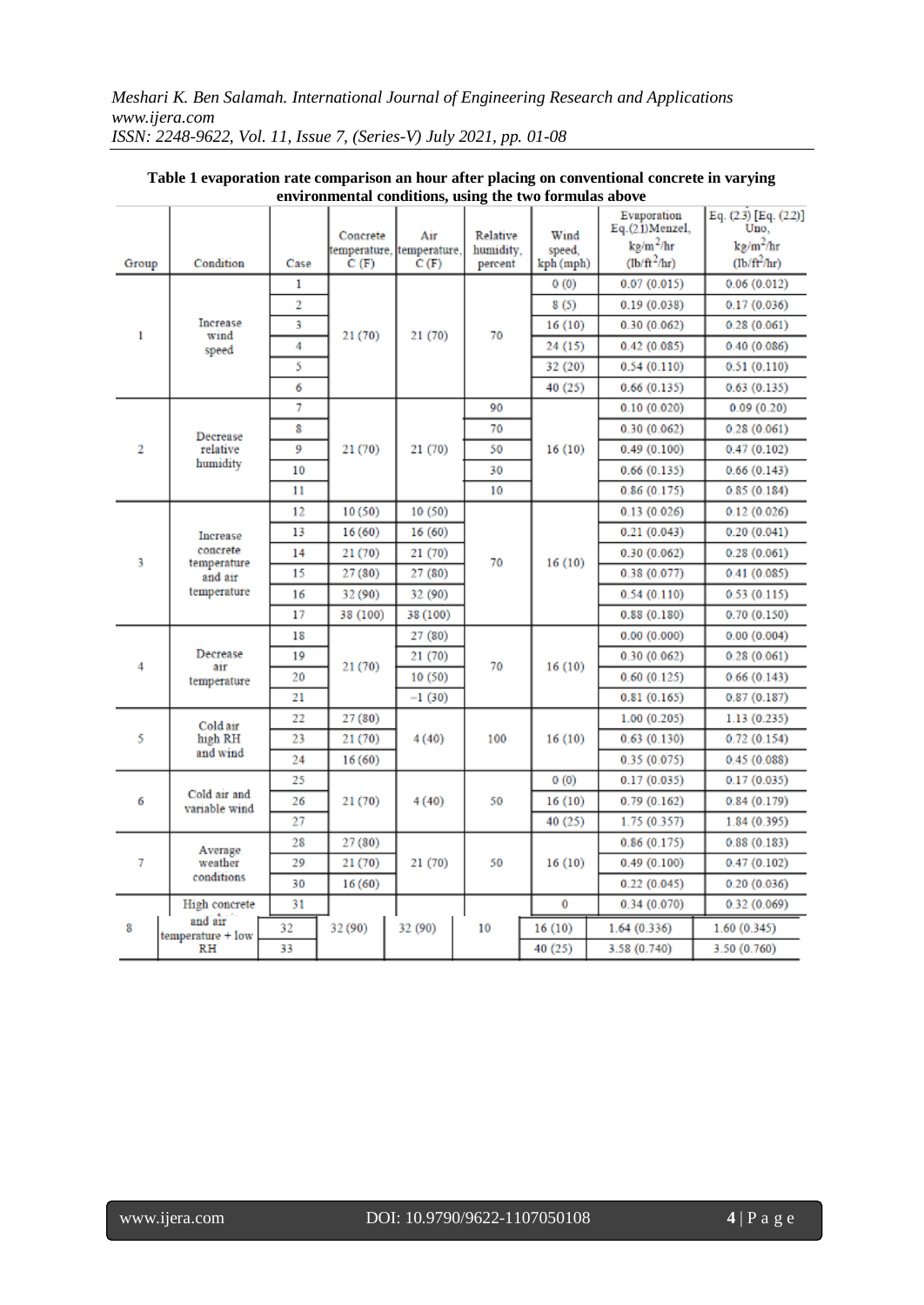

**Figure 6: evaporation rate of free water and water accumulated on surface of conventional concrete**

## **Capillary Pressure**

Particle arrangement in the concrete paste is irregular depending on the region because of the air entry, meaning that different values for maximum capillary pressure for Kuwait are as follows:

$$
P_c = -\frac{2\gamma_w}{R} \cdot \cos\theta = -\frac{2\gamma_w}{R'}
$$

where

 $P_c$  = capillary pressure in the pore liquid (Pa)

 $R$  = radius of curvature of the meniscus in case of full wetting ( $\theta$  = 0)

 $R'$  = radius of curvature of the meniscus for an arbitrary wetting angle ( $\theta$  > 0)

 $\gamma_w$  = surface tension of the pore liquid (0.073 N/m for water)

 $\theta$  = wetting angle, (deg.).

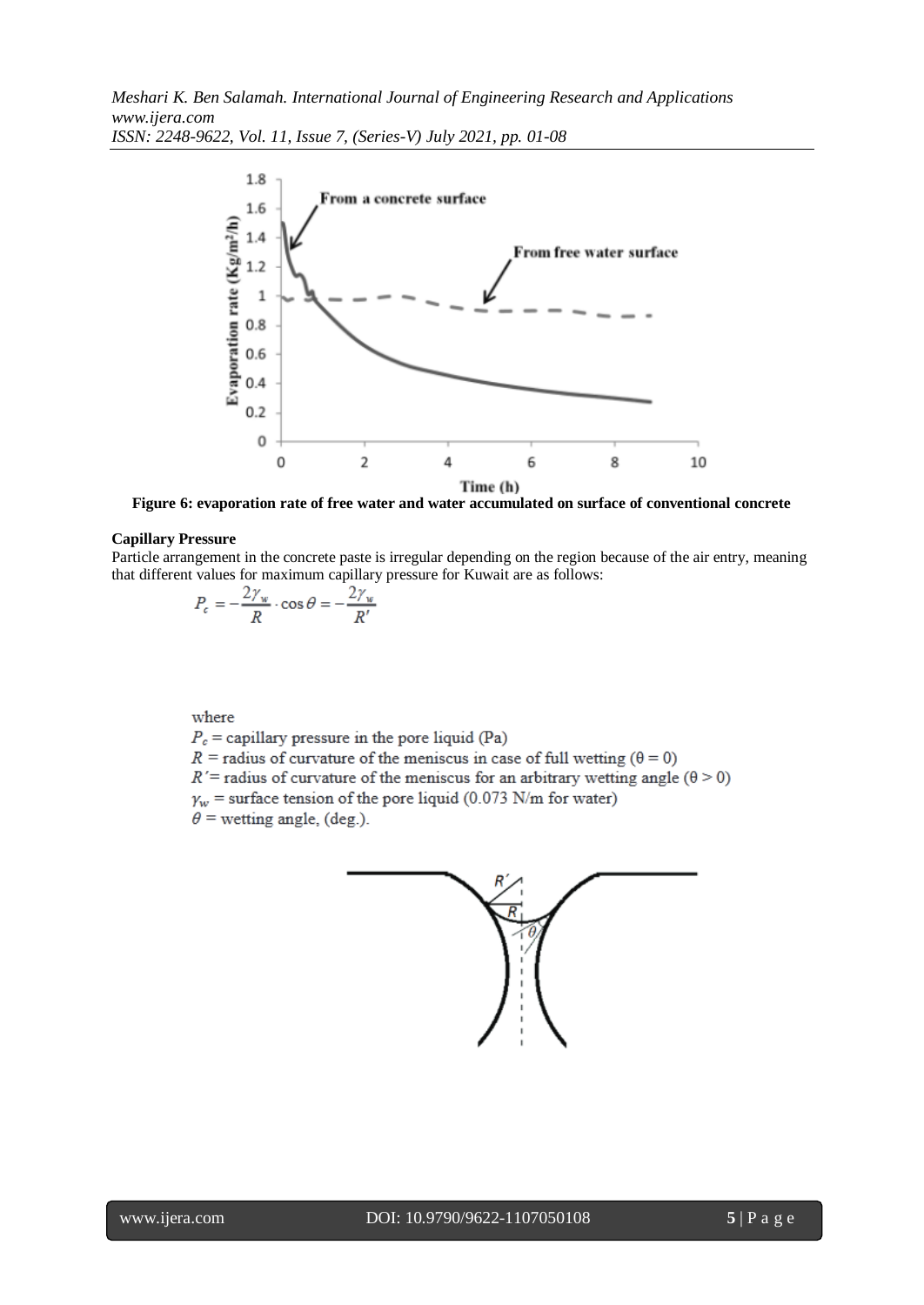

The temperature changes between the summer and winter causes expansion and contraction of concrete materials leading to a significance negative impact on structures in Kuwait. When free to deformity, concrete materials bleeding after being placed will expand or contract because of such temperatures fluctuations. The aggregates and cement settles downwards due to gravity/sedimentation. If there is no obstruction in this process, the impact of plastic shrinkage makes the concrete breaks back at any restrained points hence forming cracks over it. These cracks have a tapered profile where it is broad at the surface extending downwards to the reinforcement or restraining element looking like the obstruction layout.



The cracks further exposes the reinforcement thus posing great danger of corrosion of steel and poor durability problems in structures.

## **Early Age Thermal Cracks**

In Kuwait, high surrounding temperatures and high concrete temperature are the main concreting problems. Hydration of cement is more rapid when the concrete temperature exceeds the normal. This effect is coupled with low relative humidity of the air as a norm of hot regions leading to more evaporation of mix water particularly at the surface of concrete that causes plastic shrinkage cracks. Thermal cracking on the other hand occurs in mass concrete structures as a result of restraint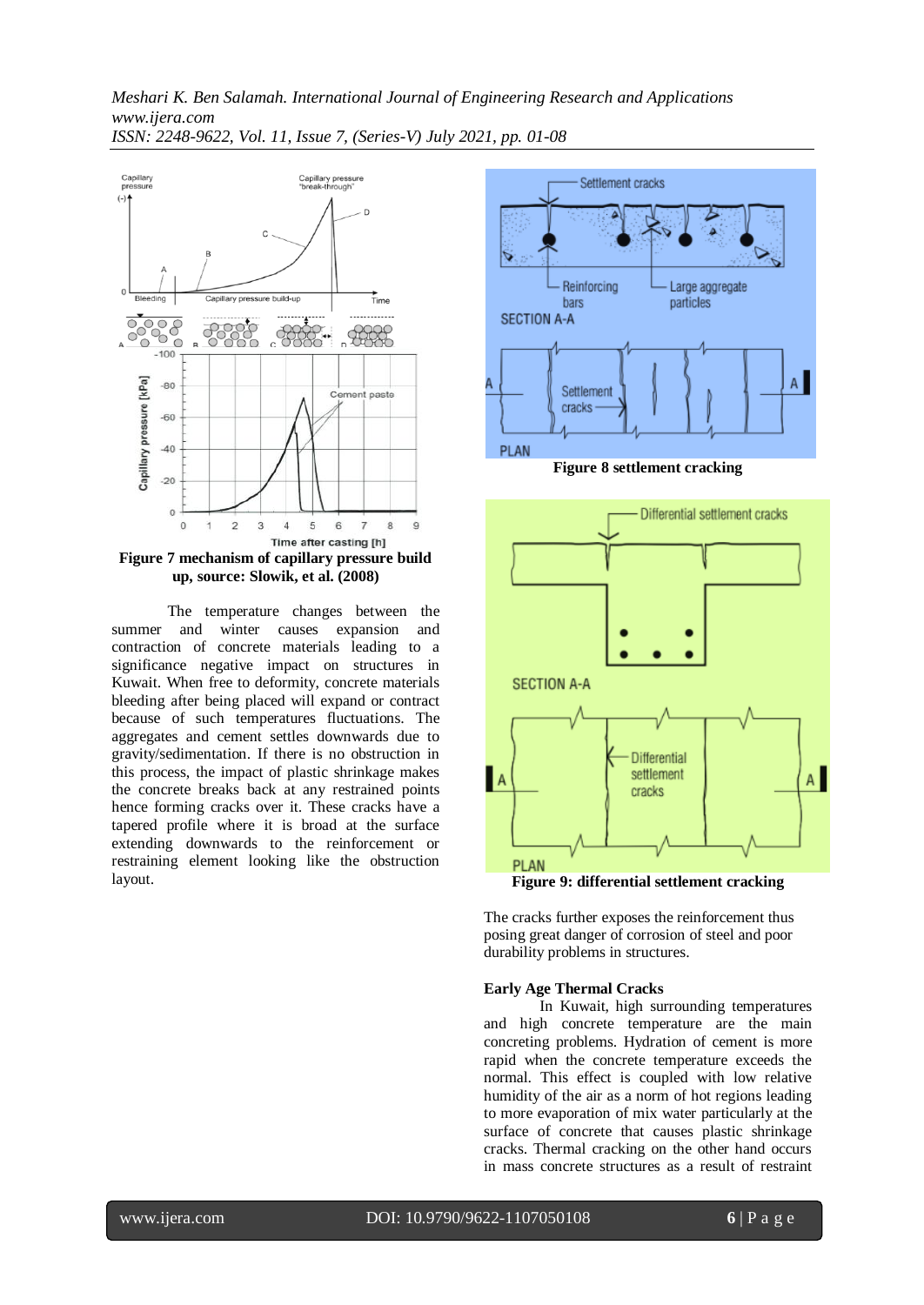concrete contraction after a spike in heat of hydration of cement. If there is no shielding mechanism for fleshly placed mass of concrete from the air temperature, then the rapid evolution of cement heat of hydration causes a development of a temperature gradient within the concrete since the inner concrete is hot as the outer one losses heat to the surrounding. This induces the tensile stress on the surface concrete and compressive stresses on the inner concrete hence surface cracks. In the cooling phase, the surface concrete contracts thus sealing off any tensile cracks formed in the heating phase. Nevertheless, the outer concrete is restraining the interior concrete from further contraction. This induces more tensile stresses on the interior concrete. It is this tensile stress because of cooling restraint that leads to thermal cracking of mass concrete structures.

## **Building Deterioration in Kuwait and Dry Shrinkage Cracks**

High temperatures, aggressive and harsh environment causes cracks that exposes the structures hence leading to premature deterioration of the concrete buildings and structures because of depassivation, sulphate attack or expansive cracking of the reinforcement in the concrete due to chloride concomitant ions and carbonation (Fookes, 1993). These cracks expose steel reinforcements hence causing corrosion by chloride attack or sulphate even to the hardened concrete (Rasheeduzzafar et al, 1994). The failure of pre-stressed concrete pavement in 700 of some airports in Kuwait is examples of harsh weather condition's related concrete deterioration (Rasheeduzzafar et al, 1994). According to Rasheeduzzafar et al, (1994) study, the last two decades' concrete building structure deterioration has increased in an alarming rate in Kuwait. This challenge is not only observed in small structures, but also in many crucial and prestigious structures have also deteriorated. The damaged structure in Figure 4 below was due to high concentration of chloride due to strong steel corrosion after exposure by cracks due to extreme weather conditions in Kuwait.



**Figure 10: damaged concrete column showing large spalls and cracking**

## **Concrete Protection**

The remedies for improving concrete durability in the region with such hot weather condition are:

 The production of dense and impermeable concrete, using the apt design and construction practices and the adding supplementary cementing materials.

- The use of surface coatings or
- Using metallic or non-metallic coatings and chemical inhibitors. Blended cements produce durable concrete because of their techno-economic benefits.

# **II. CONCLUSION**

Dry shrinkage cracks happen in hardened concrete, since not all the water in the concrete mix is used by cement hydration process. During concrete curing and hardening, the excess water is lost to the atmosphere hence concrete shrinkage. As the shrinkage happens, the elements within the concrete like reinforcement bars restrain the concrete from shrinking therefore causing a tensile stress and as a result are the dry shrinkage cracks.

This research sought to establish the effects of extreme temperatures on concrete structures in Kuwait. The research found and explained various